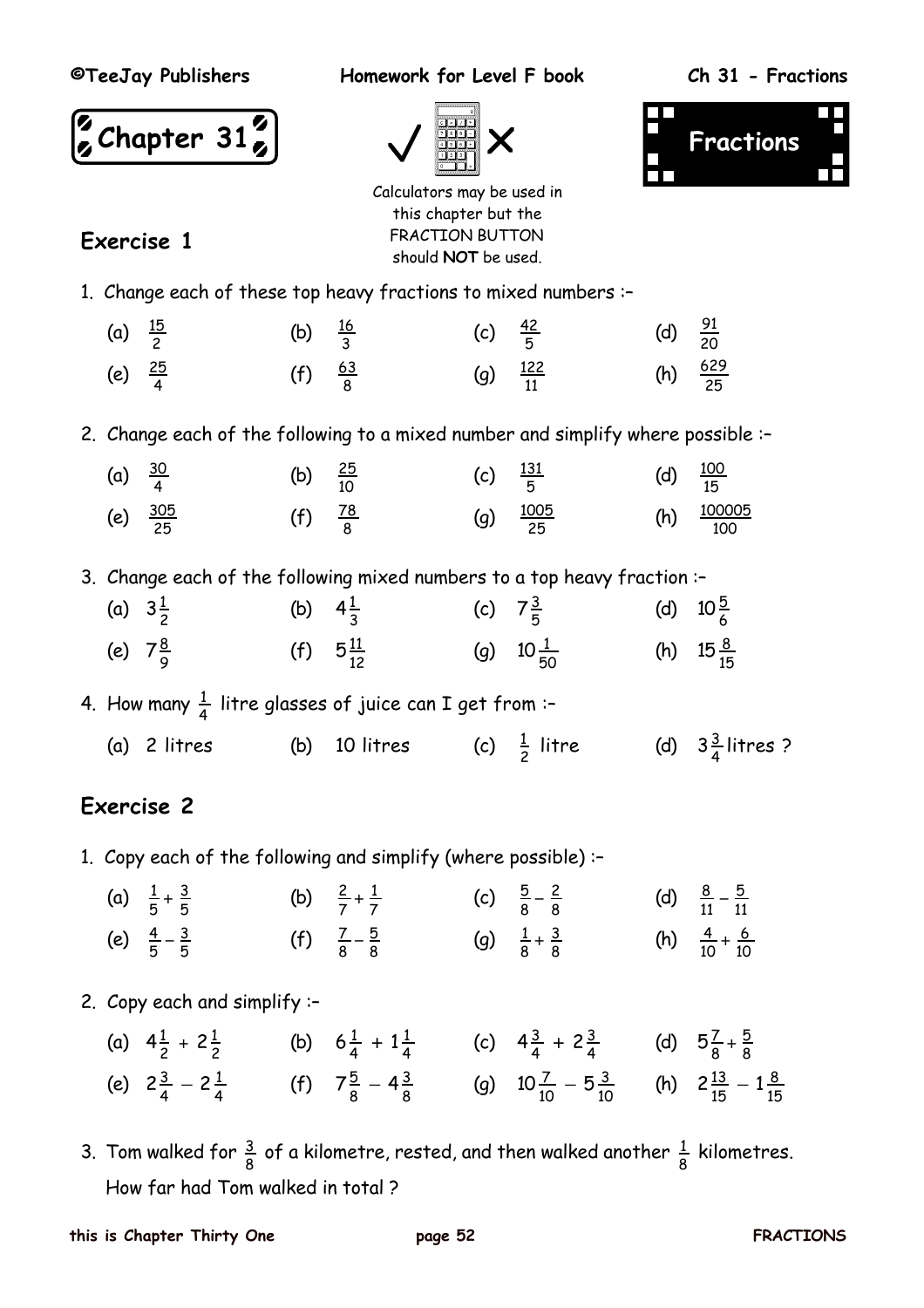4. Jerry mixed 2 $\frac{3}{4}$  kg's of currants and 1 $\frac{1}{4}$  kg's of raisins into a bowl. What is the total weight of currants and raisins ?



5.  $\frac{1}{4}$   $\frac{1}{4}$  Bill jogged 5 $\frac{3}{4}$  km of an eight kilometre run. How far has Bill still to jog ?

6. At a birthday party, Ann drank  $1\frac{1}{4}$  litres of punch, Alec drank 2 $\frac{1}{4}$  litres and Jim drank  $\frac{3}{4}$  of a litre.

- (a) How much punch did they drink altogether.
- (b) How much punch was left from a 6 litre bowl ?
- 

7.  $\left[\frac{1}{2}, \frac{1}{2}, \frac{1}{2}, \frac{1}{2}, \frac{1}{2}, \frac{1}{2}, \frac{1}{2}, \frac{1}{2}, \frac{1}{2}, \frac{1}{2}, \frac{1}{2}\right]$  A rectangular garden measures 7 $\frac{3}{5}$  metres by 4 $\frac{4}{5}$  metres. Find the perimeter of the garden.

8. An regular pentagonal garden slab has side  $5\frac{2}{5}$  inches. Find the perimeter of the slab.



# **Exercise 3**

1. **Copy** and complete each of the following calculations and simplify where possible :– (Remember – denominators must be the same to add or subtract)

|  | (a) $\frac{1}{2} + \frac{1}{8}$                                      | (b) $\frac{2}{3} + \frac{1}{6}$                | (c) $\frac{3}{4} - \frac{5}{12}$                            | (d) $\frac{5}{16} - \frac{1}{4}$   |
|--|----------------------------------------------------------------------|------------------------------------------------|-------------------------------------------------------------|------------------------------------|
|  | (e) $\frac{7}{10} + \frac{3}{5}$ (f) $\frac{5}{6} - \frac{7}{12}$    |                                                | (g) $\frac{9}{16} + \frac{3}{4}$                            | (h) $\frac{9}{51} - \frac{3}{17}$  |
|  | (i) $\frac{2}{3} + \frac{1}{2} + \frac{1}{4}$                        | (j) $\frac{5}{12} + \frac{1}{4} - \frac{1}{2}$ | (k) $\frac{1}{2} + \frac{1}{3} + \frac{1}{4} + \frac{1}{5}$ |                                    |
|  | 2. Copy and simplify :-                                              |                                                |                                                             |                                    |
|  | (a) $3\frac{1}{2}$ + $1\frac{1}{3}$                                  | (b) $1\frac{1}{3} + 3\frac{1}{4}$              | (c) $4\frac{1}{2} + 1\frac{2}{5}$                           | (d) $4\frac{1}{2} - 1\frac{2}{5}$  |
|  | (e) $6\frac{7}{8} - 4\frac{3}{4}$ (f) $1\frac{3}{5} - \frac{7}{15}$  |                                                | (g) $4\frac{9}{10} - 3\frac{3}{4}$                          | (h) $4\frac{9}{10} + 3\frac{3}{4}$ |
|  | 3. Copy and simplify :-                                              |                                                |                                                             |                                    |
|  | (a) $5 - 2\frac{2}{3}$                                               | (b) $8-4\frac{4}{7}$                           | (c) $4\frac{1}{2} - 2\frac{3}{4}$                           | (d) $7\frac{3}{8} - 1\frac{1}{2}$  |
|  | (e) $3\frac{1}{6} - 1\frac{4}{5}$ (f) $11\frac{1}{3} - 9\frac{1}{2}$ |                                                | (g) $8\frac{2}{5} - 1\frac{2}{3}$                           | (h) $1\frac{1}{4} - \frac{2}{5}$   |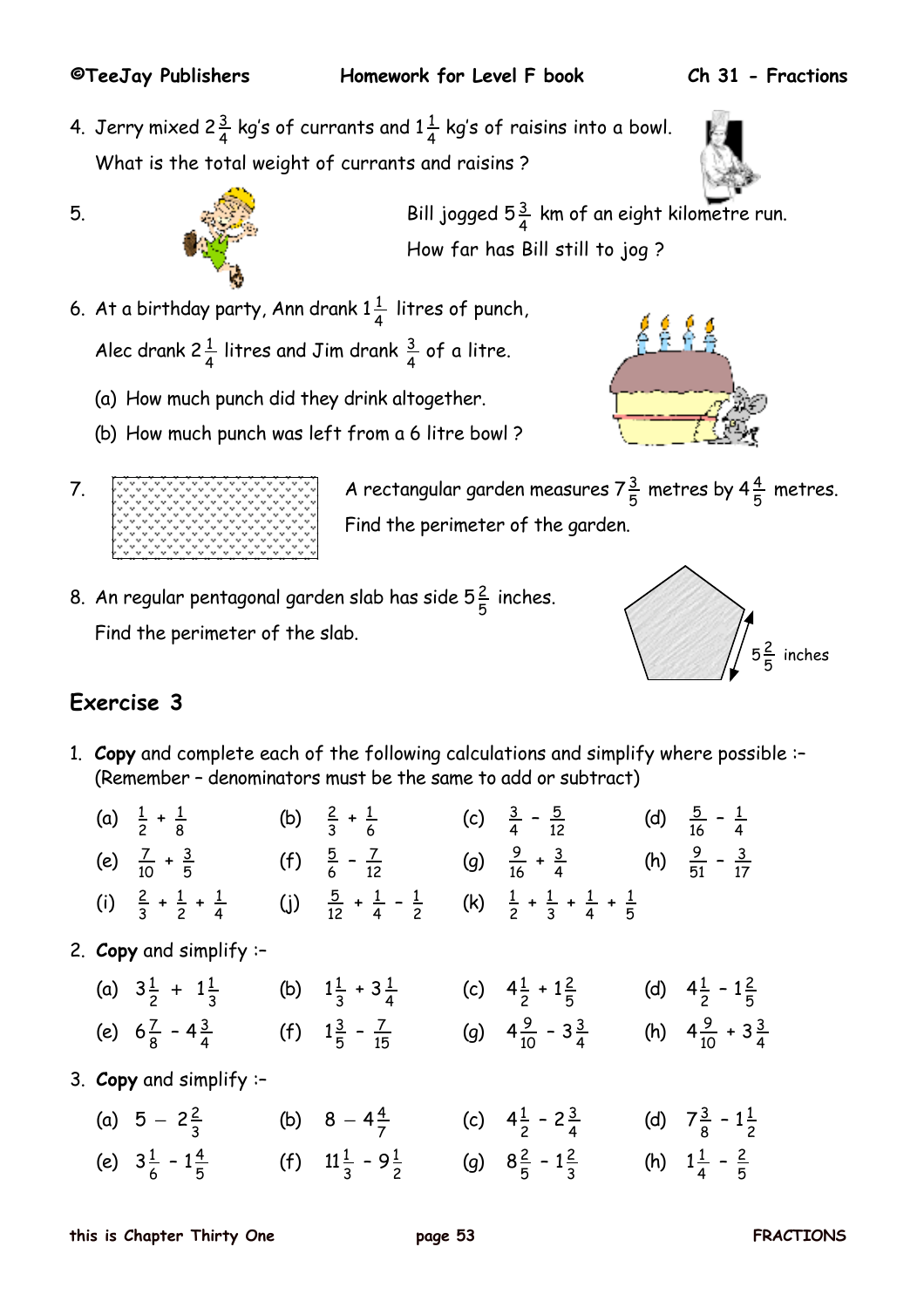### **Exercise 4**

1. Copy and complete each calculation (simplifying where possible) :–

| (a) $\frac{2}{3} \times \frac{5}{7}$  | (b) $\frac{1}{2} \times \frac{3}{5}$   | (c) $\frac{3}{4} \times \frac{7}{8}$   | (d) $\frac{5}{8} \times \frac{2}{3}$  |
|---------------------------------------|----------------------------------------|----------------------------------------|---------------------------------------|
| (e) $\frac{7}{8} \times \frac{1}{14}$ | (f) $\frac{2}{3} \times \frac{15}{16}$ | (g) $\frac{7}{10} \times \frac{5}{14}$ | (h) $\frac{5}{4} \times \frac{8}{15}$ |

2. Simplify :–

| (a) $2\frac{1}{4} \times 3\frac{1}{2}$ | (b) $4\frac{2}{3} \times 3\frac{1}{2}$ | (c) $2\frac{3}{4} \times 3\frac{1}{2}$ | (d) $1\frac{2}{5} \times 2\frac{3}{5}$ |
|----------------------------------------|----------------------------------------|----------------------------------------|----------------------------------------|
| (e) $5\frac{4}{5} \times 1\frac{2}{3}$ | (f) $1\frac{1}{7} \times 2\frac{4}{5}$ | (g) $1\frac{4}{9} \times 4\frac{1}{2}$ | (h) $5\frac{3}{5} \times \frac{6}{7}$  |

3. A large rectangular metal sheet has dimensions 2 $\frac{2}{5}$  metres by 3 $\frac{3}{4}$  metres. Calculate the area of the metal sheet.

4. A triangle has dimensions as shown. Calculate the area of the triangle.



## **Exercise 5**

1. Copy and complete each calculation (simplifying where possible) :–

| (a) $\frac{3}{5} \div \frac{3}{4}$   | (b) $\frac{4}{5} \div \frac{2}{15}$ | (c) $\frac{1}{8} \div \frac{1}{4}$     | (d) $\frac{4}{9} \div \frac{4}{15}$    |
|--------------------------------------|-------------------------------------|----------------------------------------|----------------------------------------|
| (e) $\frac{7}{11} \div \frac{7}{22}$ | (f) $\frac{8}{15} \div \frac{2}{3}$ | (g) $\frac{11}{36} \div \frac{22}{24}$ | (h) $\frac{10}{33} \div \frac{25}{36}$ |

- 2. Copy and complete :–
	- (a)  $6\frac{2}{3} \div 2\frac{1}{2}$  (b)  $4\frac{1}{5} \div 3\frac{1}{2}$  (c)  $1\frac{5}{7} \div 1\frac{1}{5}$  (d)  $1\frac{2}{3} \div 2\frac{2}{9}$ (e)  $4\frac{4}{5} \div 1\frac{1}{15}$  (f)  $1\frac{1}{2} \div 1\frac{3}{7}$  (g)  $5\frac{2}{5} \div 6\frac{2}{5}$  (h)  $2\frac{5}{8} \div 1\frac{2}{5}$
- 3. A sack of potatoes weighs 12 $\frac{5}{8}$  kg.

The sack has to be emptied into bags each weighing 2 $\frac{1}{4}$  kg.

- (a) How many full bags can be filled from the sack ?
- (b) What weight of potatoes is left ?
- 4. A twenty metre length of rope is cut into  $1\frac{5}{8}$  metre pieces. How much of the rope would be left over ?